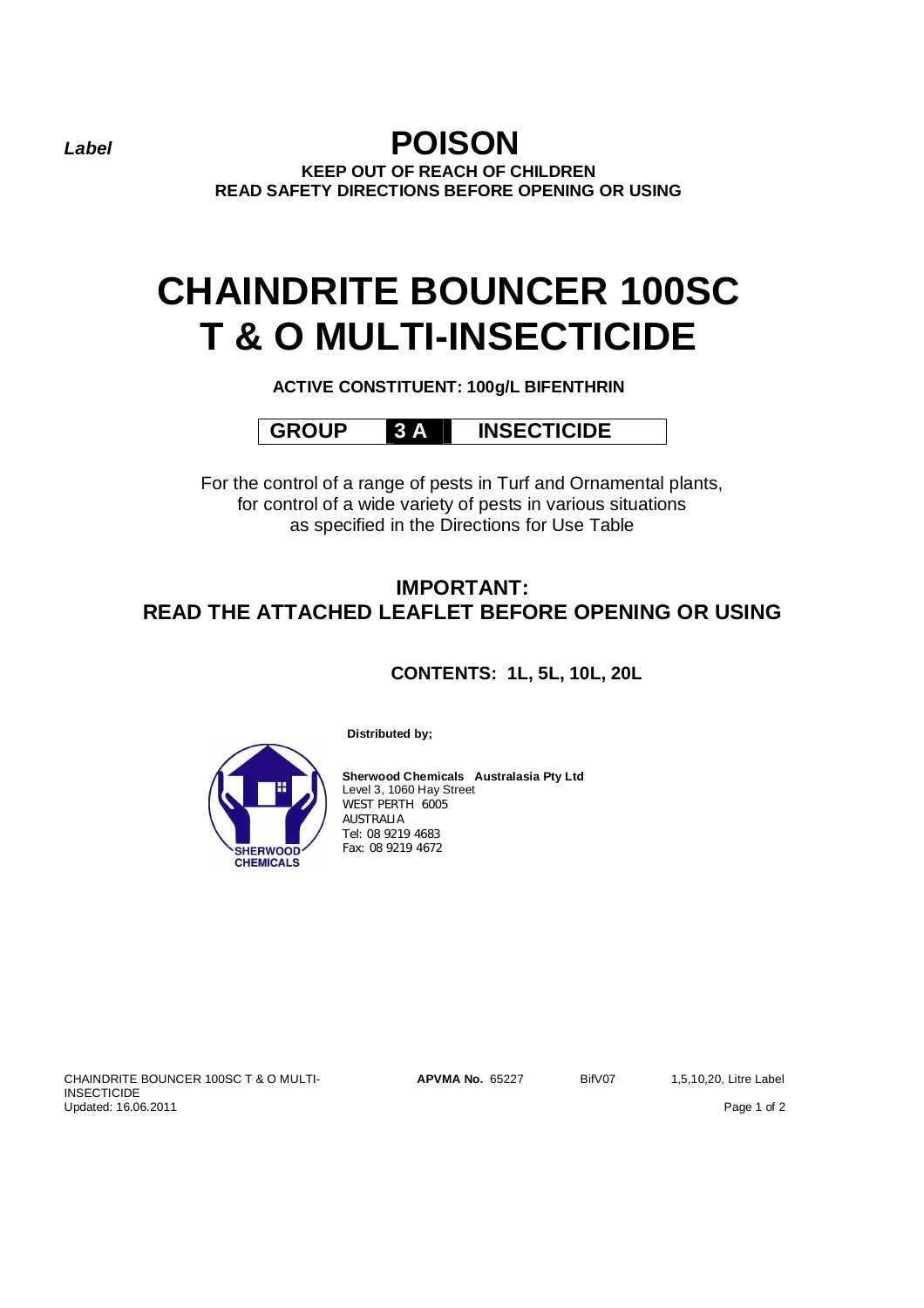# **SPILLAGE**

In case of spillage, confine and absorb spilled product with absorbent material such as sand, clay or cat litter. Dispose of waste in accordance with Australian Standard AS2507 – Storage and Handling of Pesticides.

# **STORAGE AND DISPOSAL**

Store in closed original containers, in a cool well ventilated area away from children, animals,

food and feedstuffs. Do not store for prolonged periods in direct sunlight.

Triple or preferably pressure rinse containers before disposal. Add rinsings to spray tank. DO NOT dispose of undiluted chemicals on site. If recycling, replace cap and return clean containers to recycler or designated collection point.

If not recycling, break, crush, or puncture and deliver empty packaging for appropriate disposal to an approved waste management facility. If an approved waste management facility is not available bury the empty packaging 500 mm below the surface in a disposal pit specifically marked and set up for this purpose clear of waterways, desirable vegetation and tree roots, in compliance with relevant Local, State or Territory government regulations. DO NOT burn empty containers or product

# **SAFETY DIRECTIONS**

Poisonous if swallowed. May irritate the eyes and skin. Repeated exposure may cause allergic disorders. Avoid contact with eyes and skin. When opening the container and preparing spray, wear cotton overalls buttoned to the neck and wrist, a washable hat and elbow-length PVC or nitrile gloves. When using the prepared spray wear protective waterproof clothing, gloves and water resistant footwear. After each day's use, wash gloves and contaminated clothing. Wash hands after use.

## **FIRST AID**

If poisoning occurs, contact a doctor or Poisons Information Centre. Phone Australia 131126.

## **MATERIAL SAFETY DATA SHEET**

Additional information is listed in the Material Safety Data Sheet (MSDS). Contact Sherwood Chemicals for a copy of the MSDS Tel: 08 9219 4683

# **CONDITIONS OF SALE**

Sherwood Chemicals makes no warranty expressed or implied, concerning the use of this product other than that indicated on the label. Except as so warranted the product is sold as is. Buyer and user assume all risk of use and/or handling and/or storage of this material when such use and/or handling and/or storage is contrary to label instructions.

**Batch No:**

**Date of Manufacture:**

**APVMA Approval No. 65227**

CHAINDRITE BOUNCER 100SC T & O MULTI-INSECTICIDE Updated: 16.06.2011 Page 2 of 2

**APVMA No.** 65227 BifV07 1,5,10,20, Litre Label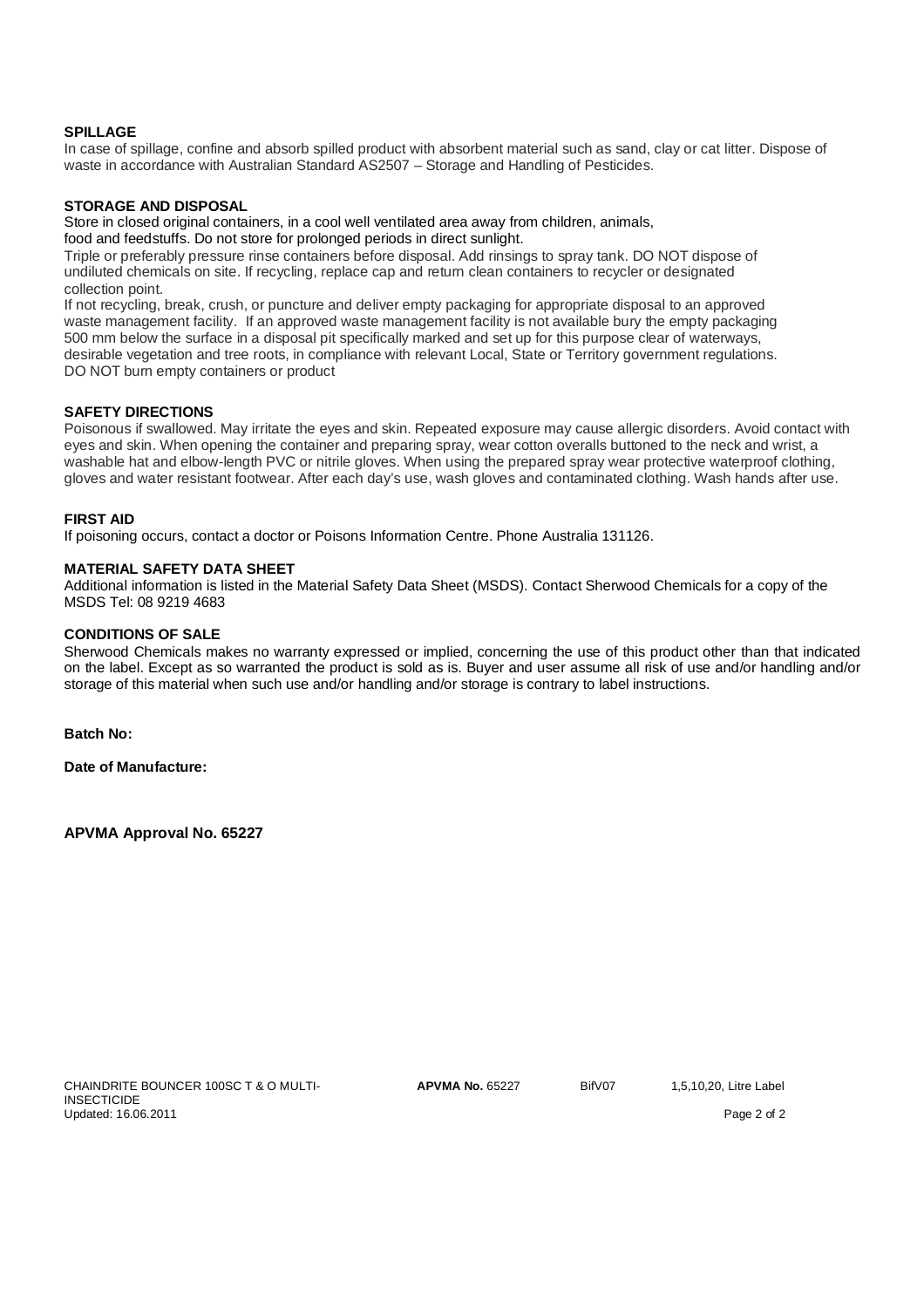**Leaflet** 

# **POISON**

**KEEP OUT OF REACH OF CHILDREN READ SAFETY DIRECTIONS BEFORE OPENING OR USING**

# **CHAINDRITE BOUNCER 100SC T & O MULTI-INSECTICIDE**

**ACTIVE CONSTITUENT: 100g/L BIFENTHRIN**

 **GROUP 3A INSECTICIDE**

For the control of a range of pests in Turf and Ornamental plants, for control of a wide variety of pests in various situations as specified in the Directions for Use Table

# **IMPORTANT: READ THIS LEAFLET BEFORE OPENING OR USING**

Distributed by;



**Sherwood Chemicals Australasia Pty Ltd** Level 3, 1060 Hay Street WEST PERTH 6005 AUSTRALIA Tel: 08 9219 4683 Fax: 08 9219 4672

**APVMA Approval No. 65227**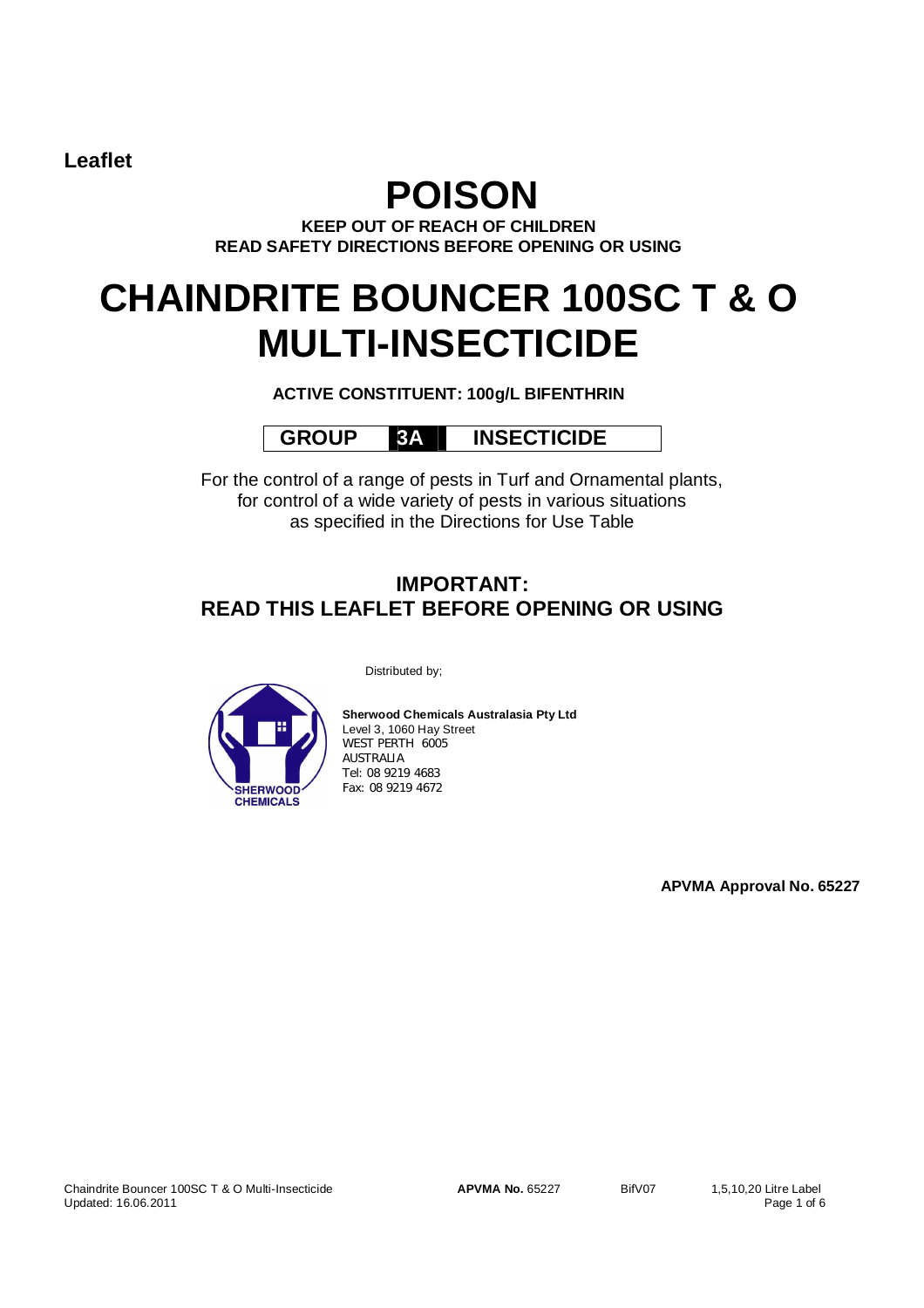|                                                                                                                                                                                                                                                                                                                                                                                                                                                                                                                                                                                      | <b>DIRECTIONS FOR USE</b>                                                                                                                                                                |                                         |                                                                                                                                                                                                                                                                                                                                                                                                                                                                                                                                                                                                                                                                                                                                                                                                                                                                                                                                                                                                                                                                                                                                                                                                                                                                                                                                                                                                                                                                                                                                                                                                                                                                                                                                                                                                                                                                                                                                                                                                                                                                                                                                                                                                                                                                                                                                   |  |  |  |
|--------------------------------------------------------------------------------------------------------------------------------------------------------------------------------------------------------------------------------------------------------------------------------------------------------------------------------------------------------------------------------------------------------------------------------------------------------------------------------------------------------------------------------------------------------------------------------------|------------------------------------------------------------------------------------------------------------------------------------------------------------------------------------------|-----------------------------------------|-----------------------------------------------------------------------------------------------------------------------------------------------------------------------------------------------------------------------------------------------------------------------------------------------------------------------------------------------------------------------------------------------------------------------------------------------------------------------------------------------------------------------------------------------------------------------------------------------------------------------------------------------------------------------------------------------------------------------------------------------------------------------------------------------------------------------------------------------------------------------------------------------------------------------------------------------------------------------------------------------------------------------------------------------------------------------------------------------------------------------------------------------------------------------------------------------------------------------------------------------------------------------------------------------------------------------------------------------------------------------------------------------------------------------------------------------------------------------------------------------------------------------------------------------------------------------------------------------------------------------------------------------------------------------------------------------------------------------------------------------------------------------------------------------------------------------------------------------------------------------------------------------------------------------------------------------------------------------------------------------------------------------------------------------------------------------------------------------------------------------------------------------------------------------------------------------------------------------------------------------------------------------------------------------------------------------------------|--|--|--|
| <b>RESTRAINTS:</b><br><b>DO NOT</b> use this product at less than indicated label rates.<br>DO NOT use in situations where predatory mites are established and providing effective mite control.<br>DO NOT apply if rainfall is expected before spray deposits dry on leaf surfaces.<br>DO NOT apply to soils if excessively wet or immediately prior to or after heavy rain to avoid run-off of the chemical.<br>DO NOT apply to mud, sand, mangrove or aquatic habitat.<br>DO NOT apply as an Ultra Low Volume (ULV) or via thermal fogging treatment.<br>DO NOT apply by aircraft |                                                                                                                                                                                          |                                         |                                                                                                                                                                                                                                                                                                                                                                                                                                                                                                                                                                                                                                                                                                                                                                                                                                                                                                                                                                                                                                                                                                                                                                                                                                                                                                                                                                                                                                                                                                                                                                                                                                                                                                                                                                                                                                                                                                                                                                                                                                                                                                                                                                                                                                                                                                                                   |  |  |  |
| <b>SITUATION/CROP</b>                                                                                                                                                                                                                                                                                                                                                                                                                                                                                                                                                                | <b>PESTS</b>                                                                                                                                                                             | <b>RATE</b>                             | <b>CRITICAL COMMENTS</b>                                                                                                                                                                                                                                                                                                                                                                                                                                                                                                                                                                                                                                                                                                                                                                                                                                                                                                                                                                                                                                                                                                                                                                                                                                                                                                                                                                                                                                                                                                                                                                                                                                                                                                                                                                                                                                                                                                                                                                                                                                                                                                                                                                                                                                                                                                          |  |  |  |
| Internal and External Areas Spiders<br>& Surrounds of Domestic,<br>Commercial, Public &<br>Industrial Buildings and<br>Structures                                                                                                                                                                                                                                                                                                                                                                                                                                                    |                                                                                                                                                                                          | 25-50mL/10L                             | Use the higher rate in situations where pest pressure is high when rapid knockdown and/or maximum residual protection is desired. For<br>overall band surface spray, apply as a coarse, low pressure surface spray to areas where spiders hide, frequent and rest. Spray to the<br>point of run-off using around 5 L of spray mixture per 100 m2 and ensuring thorough coverage of the treated surfaces. In an outdoor<br>situation, pay particular attention to protected dark areas such as cracks and crevices, under floors, eaves and other known hiding or<br>resting places. For indoor use pay particular attention to dark protected areas such as cracks and crevices, behind and under sinks,<br>stoves, refrigerators, furniture, pipes, cornices, skirting boards and other known hiding or resting places. DO NOT use as a space spray.<br>For crack and crevice treatment use an appropriate solid stream nozzle. For maximum spider control use a two part treatment.<br>1. Crack and crevice. 2. Overall band spray of surfaces.                                                                                                                                                                                                                                                                                                                                                                                                                                                                                                                                                                                                                                                                                                                                                                                                                                                                                                                                                                                                                                                                                                                                                                                                                                                                                 |  |  |  |
|                                                                                                                                                                                                                                                                                                                                                                                                                                                                                                                                                                                      | <b>Papernest Wasps</b>                                                                                                                                                                   | 50mL/10L                                | Apply prepared emulsion to the point of run-off directly to the papernest ensuring thorough and even coverage. When all adult wasps<br>have been knocked-down the nest may be safely removed from the structure.                                                                                                                                                                                                                                                                                                                                                                                                                                                                                                                                                                                                                                                                                                                                                                                                                                                                                                                                                                                                                                                                                                                                                                                                                                                                                                                                                                                                                                                                                                                                                                                                                                                                                                                                                                                                                                                                                                                                                                                                                                                                                                                  |  |  |  |
| Internal & External Areas &<br>Surrounds of Domestic,<br>Commercial, Public &<br>Industrial Buildings and<br>Structures - suitable for<br>Residual<br><b>Surface Treatments</b>                                                                                                                                                                                                                                                                                                                                                                                                      | Ants (excluding Red Imported<br>Fire Ants), Cockroaches,<br>Mosquitoes, Biting Midges, Flies,<br>Fleas, Ticks (excluding the<br>paralysis tick Ixodes holocyclus)<br>(Adults and Nymphs) | 50-100mL/10L                            | To form Residual Surface Treatments, apply prepared emulsion to indoor and outdoor surfaces where insects rest or harbour. Internal<br>harbourage sites include (but are not restricted to) areas such as walls, fly screens, behind and under sinks, under furniture and indoor<br>blants.<br>External harbourage sites include (but are not restricted to) areas such as building exteriors, eaves, walls, fences, also garages, sheds,<br>gazebos, ornamental plants, bushes, shrubs, hedges, shady or damp areas around buildings. Re-apply as necessary. When applying to<br>vegetation, ensure that spray penetrates entire plant or hedge and covers both leaf surfaces. For perimeter or harbourage treatments,<br>apply the prepared emulsion to a band of soil or vegetation two to three metres wide around and adjacent to the structure. Also, treat the<br>foundation of the structure to a height of approximately one metre. Use a spray volume of 5 to 10 L per 100 m2. Higher volumes of water<br>may be needed if organic matter is present or foliage is dense. To control ants apply to trails and nests. Repeat as necessary. To control<br>fleas and ticks apply prepared emulsion to outside surfaces of buildings and surrounds including but not limited to foundations, verandahs,<br>window frames, eaves patios, garages, pet housing soil, turf, trunks of woody omamentals or other areas where pests congregate or have<br>been seen. To control flies and mosquitoes apply prepared emulsion to surfaces where insects rest or harbour. Reapply as necessary. On<br>non-porous surfaces apply as a coarse spray at the rate of 1 L of emulsion per 20 m2. When treating non-porous surfaces, DO NOT<br>exceed the point of run-off. On porous surfaces or use through power equipment, spray at the rate of 1 L of emulsion per 10 m2. When<br>treating porous surfaces, DO NOT exceed the point of run-off. Use the higher rate in situations where pest pressure is high, when rapid<br>knockdown and maximum residual protection is desired. The lower rate may be used for follow-up treatments. Use of the high rate in<br>situations where pest pressure is high, when rapid knockdown and maximum residual protection is desired. The lower rate may be used<br>for follow-up treatments. |  |  |  |
| Turf<br>(e.g. lawns, commercial turf<br>farms, parks, recreational<br>areas, bowling greens,                                                                                                                                                                                                                                                                                                                                                                                                                                                                                         | awn Armyworm (Spodoptera<br>maurita), Sod Webworm<br>(Herpetogramma licarsisalis)                                                                                                        | 1.2L/ha (12 mL/100 m2)                  | Mix in water and apply evenly over the treated area to be treated using spray application equipment. Use a minimum total volume of at<br>least 200 L/ha (2 L/100 m2). To ensure optimum control irrigate the treated areas with up to 4 mm of water soon after application. Inspect<br>treated areas for continuing activity. Re-apply as required. Where a rate range is indicated use lower rates under low insect pressure and<br>higher rates under higher insect pressure. Apply after mowing to minimise loss of insecticide in clippings.                                                                                                                                                                                                                                                                                                                                                                                                                                                                                                                                                                                                                                                                                                                                                                                                                                                                                                                                                                                                                                                                                                                                                                                                                                                                                                                                                                                                                                                                                                                                                                                                                                                                                                                                                                                  |  |  |  |
| sports fields)                                                                                                                                                                                                                                                                                                                                                                                                                                                                                                                                                                       | Argentine Stem Weevil adults<br>(Listronotus bonariensis)                                                                                                                                | 1.2 to 2.4L/ha (12 to 24<br>mL/100 m2)  |                                                                                                                                                                                                                                                                                                                                                                                                                                                                                                                                                                                                                                                                                                                                                                                                                                                                                                                                                                                                                                                                                                                                                                                                                                                                                                                                                                                                                                                                                                                                                                                                                                                                                                                                                                                                                                                                                                                                                                                                                                                                                                                                                                                                                                                                                                                                   |  |  |  |
|                                                                                                                                                                                                                                                                                                                                                                                                                                                                                                                                                                                      | African Black Beetle adults<br>(Heteronychus arator)                                                                                                                                     | 2.5 to 3.6L/ha (25 to 36<br>mL/100 m2)  |                                                                                                                                                                                                                                                                                                                                                                                                                                                                                                                                                                                                                                                                                                                                                                                                                                                                                                                                                                                                                                                                                                                                                                                                                                                                                                                                                                                                                                                                                                                                                                                                                                                                                                                                                                                                                                                                                                                                                                                                                                                                                                                                                                                                                                                                                                                                   |  |  |  |
|                                                                                                                                                                                                                                                                                                                                                                                                                                                                                                                                                                                      | Billbug adults (Sphenophorus<br>brunnipennis)                                                                                                                                            | 1.2 to 2.43L/ha<br>(12 to 24 mL/100 m2) |                                                                                                                                                                                                                                                                                                                                                                                                                                                                                                                                                                                                                                                                                                                                                                                                                                                                                                                                                                                                                                                                                                                                                                                                                                                                                                                                                                                                                                                                                                                                                                                                                                                                                                                                                                                                                                                                                                                                                                                                                                                                                                                                                                                                                                                                                                                                   |  |  |  |
|                                                                                                                                                                                                                                                                                                                                                                                                                                                                                                                                                                                      | Black Ant, Coastal Brown Ant,<br>Funnel Ant, Meat Ant, Sugar Ant, 44mL/100 m2)<br>Stinging Ant only                                                                                      | 1.2 to 4.4L/ha (12 to                   | Mix in water and apply evenly over the area to be treated using spray application equipment. Apply to areas where ants are active. Where<br>possible spray directly into the nests. Use the lower rate for maintenance treatments or to control light infestations and the high rate for<br>heavy infestations and maximum residual control. The elimination of Funnel Ants from a particular site will generally require more than<br>one application. Initial applications should be broadcast over affected areas. As the initial numbers of active colonies is reduced<br>applications should shift to targeting active mounds. Apply spray directly to the mound and in the area immediately surrounding active<br>mounds (300 mm radius). To aid in even coverage a minimum spray volume of 200 L/ha (2 L/100 m2) is recommended.                                                                                                                                                                                                                                                                                                                                                                                                                                                                                                                                                                                                                                                                                                                                                                                                                                                                                                                                                                                                                                                                                                                                                                                                                                                                                                                                                                                                                                                                                           |  |  |  |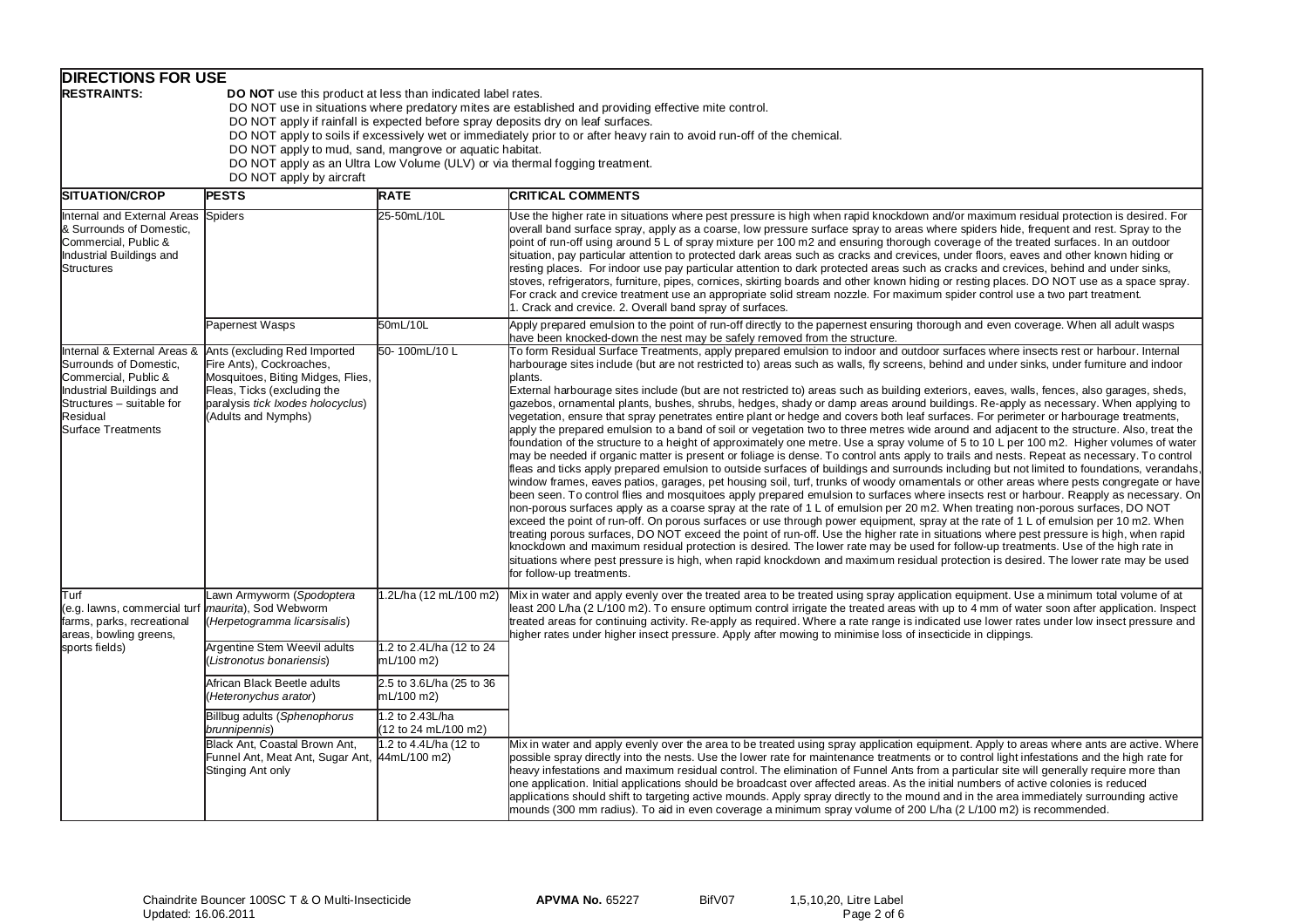# **DIRECTIONS FOR USE continued.**

| Roses, Carnations and<br>other ornamental plants      | Two Spotted Mite (Tetranychus<br>urticae)<br>Aphids                                                                                                                                                                       | 28 or 40 mL/100 L<br>20 mL/100 L | Apply at the first sign of pest infestation and before pest populations build up to damaging levels. Repeat as necessary on a 10-<br>14 day interval. Best results are obtained from preventative rather than curative applications. Where indicated use the higher rate<br>for knockdown of established pest infestations or when longer residual activity is required. Spray to run-off using a spray volume<br>of 1000 - 1500 L/ha (10-15 litres per 100 square metres) covering both leaf surfaces. |
|-------------------------------------------------------|---------------------------------------------------------------------------------------------------------------------------------------------------------------------------------------------------------------------------|----------------------------------|---------------------------------------------------------------------------------------------------------------------------------------------------------------------------------------------------------------------------------------------------------------------------------------------------------------------------------------------------------------------------------------------------------------------------------------------------------------------------------------------------------|
|                                                       | Caterpillars and Loopers<br>including Heliothis (Corn<br>Earworm, Native Budworm)<br>Helicoverpa spp., Light Brown<br>Apple Moth ( <i>Epiphyas</i><br>postvittana), Geranium<br>Plume Moth (Sphenarches<br>anisodactylus) | 20 mL/100 L                      | Apply at the first sign of pest infestation and before pest populations build up to damaging levels. Repeat as necessary on a 10-<br>14 day interval. Best results are obtained from preventative rather than curative applications. Spray to run-off using a spray<br>volume of 10-15 litres per 100 square metres covering both leaf surfaces.                                                                                                                                                        |
|                                                       | Whitefly (Trialeurodes<br>vaporarioum), Ponsettia White<br>Fly (Bemisia tabaci Biotype B)                                                                                                                                 | 20-80 mL/<br>100L                | Apply at first sign of pest activity and repeat at 7-10 day intervals, while pest pressure exists. More than three sprays may be<br>required to control an existing infestation. Spray to run-off covering both leaf surfaces. Use the higher rate when pest pressure is<br>high. When conditions favour pest development or when increased residual protection is required.                                                                                                                            |
|                                                       | Mealy Bug (Pseudococcus<br>longispinus)                                                                                                                                                                                   | 20 mL/100 L                      | Apply at first sign of pest activity and repeat at 7-10 day intervals, while pest pressure exists. Spray to run-off covering both leaf<br>surfaces                                                                                                                                                                                                                                                                                                                                                      |
|                                                       | Plague Thrips (Thrips imagines,<br>Thrips simplex, Thrips<br>hawaiiensis)                                                                                                                                                 | 20mL/100L                        | Apply at the first sign of pest activity and repeat at 7-10 day intervals while pest pressure exists. Ensure that flowers and buds are<br>sprayed. Spray to run-off covering both leaf surfaces. When buds are opening rapidly and pest pressure is high reducing the<br>spray interval to 3-4 days will give better results. Monitor the population by regular inspection.                                                                                                                             |
|                                                       | Cutworm (Agrotis spp.) in beds,<br>containers and pots                                                                                                                                                                    | 1.2 L/ha<br>12 mL/100 m2         | Spray evenly over the areas to be treated. After application apply approximately 5 mm of sprinkler irrigation.                                                                                                                                                                                                                                                                                                                                                                                          |
|                                                       |                                                                                                                                                                                                                           | 20 mL/100 L                      | Apply as a drench at the rate of 2 litres of prepared spray per metre of pot area.                                                                                                                                                                                                                                                                                                                                                                                                                      |
| Domestic, Public,<br>Commercial<br>& Industrial Areas | Subterranean Termites<br>(All States, except Tas)                                                                                                                                                                         | Refer to Table A                 | Refer to Table B.                                                                                                                                                                                                                                                                                                                                                                                                                                                                                       |

Chaindrite Bouncer 100SC T & O Multi-Insecticide **APVMA No.** 65227 BifV07<br>Updated: 16.06.2011

1,5,10,20, Litre Label<br>Page 3 of 6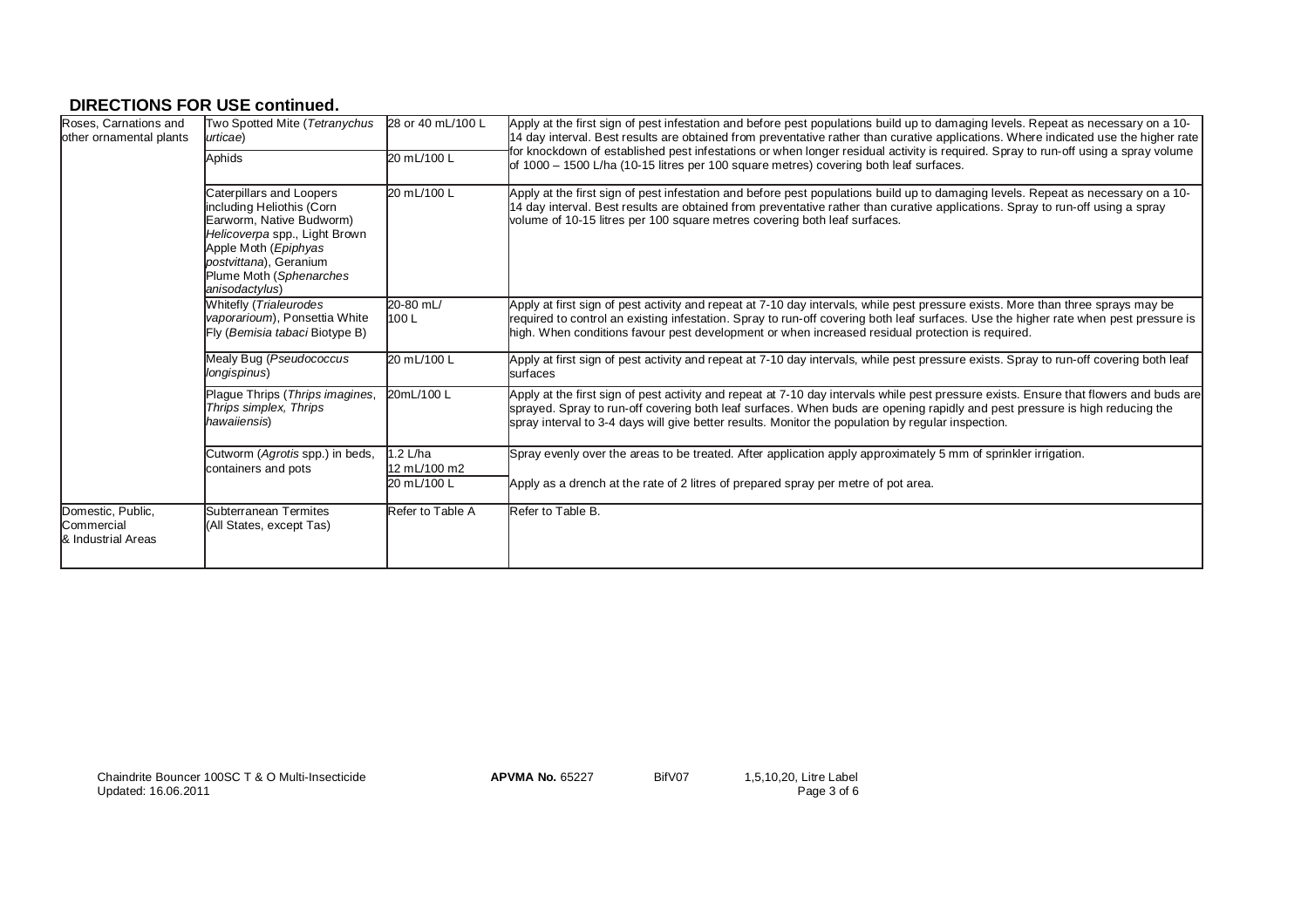# **TABLE A: CHAINDRITE BOUNCER 100SC T & O MULTI-INSECTICIDE use rates for management of SUBTERRANEAN TERMITES**

| SITUATIONS                                                                                                              |              | All areas SOUTH of the Tropic of<br><b>Capricorn (except Tas)</b> | All areas NORTH of the Tropic<br><b>Capricorn</b> |                                        |  |
|-------------------------------------------------------------------------------------------------------------------------|--------------|-------------------------------------------------------------------|---------------------------------------------------|----------------------------------------|--|
|                                                                                                                         | <b>RATE</b>  | <b>Expected Protection</b><br>Period *                            | <b>RATE</b>                                       | <b>Expected Protection</b><br>Period * |  |
| Protection of Service Poles &                                                                                           | 500mL/100 L  | 10 years                                                          | 1.5 L/100 L                                       | Up to 5 years                          |  |
| Fence Posts and establishing                                                                                            |              |                                                                   | 1.0 L/100 L                                       | Up to 4 years                          |  |
| trees including fruit trees<br>(not to be used on bearing fruit<br>trees)                                               |              |                                                                   | 750 mL/100 L                                      | Up to 3 years                          |  |
| <b>Nest Eradication</b>                                                                                                 | 500 mL/100 L | Not applicable                                                    | 500 mL/100 L                                      | Not applicable                         |  |
| *The actual protection period will depend on the termite hazard, climate, soil conditions and rate of termiticide used. |              |                                                                   |                                                   |                                        |  |

# **TABLE B: CRITICAL COMMENTS for use against SUBTERRANEAN TERMITES**

| Protection of<br>Service Poles &<br>Fence Posts and<br>establishing trees<br>including fruit trees<br>(not to be used on<br>bearing fruit trees) | Create a continuous termiticide barrier 450 mm deep and 150 mm wide around the pole or post by soil injection or<br>rodding. For new poles and posts, treat backfill and the bottom of the hole. Use 100 L of emulsion per m3 of soil.<br>Regular inspections should be undertaken to determine when and if treatment is necessary. If disturbance of the<br>barrier has occurred, retreatment of the area affected will be required.<br>Posts and poles may also be drilled and injected with spray emulsion.<br>Note: For existing poles and posts, it is impractical to treat the full depth and underneath of such poles and<br>posts and therefore the possibility of future termite attack from below the treated area cannot be ruled out.<br>For establishing trees create a continuous barrier totally encompassing the root ball of the establishing tree.<br>Application may be made prior to planting by applying emulsion to pre-dug hole or after planting via soil rodding.<br>Roots projecting out of the treated zone may be susceptible to termite attack and may provide entry into the tree<br>without termites contacting treated soil.<br>CHAINDRITE BOUNCER 100SC T & O MULTI-INSECTICIDE is a non-systemic insecticide. DO NOT treat mature<br>trees as it is impossible to provide a complete and continuous barrier under and around all tree roots. |
|--------------------------------------------------------------------------------------------------------------------------------------------------|--------------------------------------------------------------------------------------------------------------------------------------------------------------------------------------------------------------------------------------------------------------------------------------------------------------------------------------------------------------------------------------------------------------------------------------------------------------------------------------------------------------------------------------------------------------------------------------------------------------------------------------------------------------------------------------------------------------------------------------------------------------------------------------------------------------------------------------------------------------------------------------------------------------------------------------------------------------------------------------------------------------------------------------------------------------------------------------------------------------------------------------------------------------------------------------------------------------------------------------------------------------------------------------------------------------------------------------------------------------------------------|
| Eradication of                                                                                                                                   |                                                                                                                                                                                                                                                                                                                                                                                                                                                                                                                                                                                                                                                                                                                                                                                                                                                                                                                                                                                                                                                                                                                                                                                                                                                                                                                                                                                |
| <b>Termite Nest</b>                                                                                                                              | Locate nest and flood with insecticide emulsion. Trees, poles, posts and stumps containing nests may require drilling<br>prior to treatment with termiticide emulsion. The purpose of drilling is to ensure the termiticide emulsion is distributed<br>throughout the entire nest. Drill holes in live trees should be sealed with an appropriate caulking compound after<br>injection.                                                                                                                                                                                                                                                                                                                                                                                                                                                                                                                                                                                                                                                                                                                                                                                                                                                                                                                                                                                        |

# **NOT TO BE USED FOR ANY PURPOSE, OR IN ANY MANNER, CONTRARY TO THIS LABEL UNLESS AUTHORISED UNDER APPROPRIATE LEGISLATION.**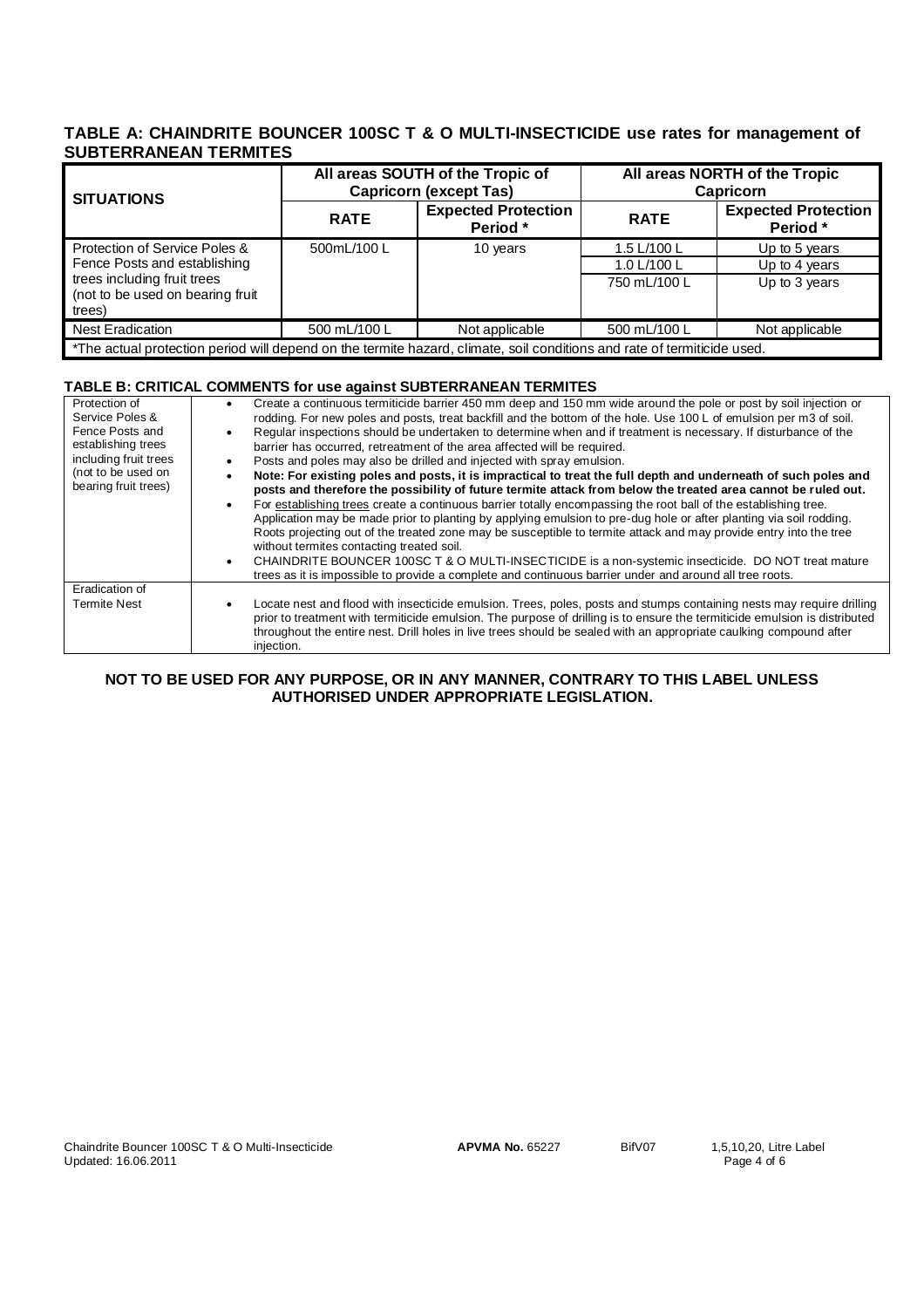# **GENERAL INSTRUCTIONS**

CHAINDRITE BOUNCER 100SC T & O MULTI-INSECTICIDE is a contact and residual insecticide/miticide. It can be used as a protective treatment when applied at regular intervals or as a knockdown treatment to control existing pests. Best results are obtained when CHAINDRITE BOUNCER 100SC T & O MULTI-INSECTICIDE is applied before pest populations build up to damaging levels.

Ants, cockroaches, fleas, flies, midges, mosquitos, spiders, ticks, wasps and mosquitoes are controlled by direct contact with the spray and through residual action of the product. Effective sustained control is achieved by residual action as these insects come into contact with treated surfaces.

# **INSECTICIDE RESISTANCE WARNING**



For insecticide resistance management CHAINDRITE BOUNCER 100SC T & O MULTI-INSECTICIDE is a Group 3A insecticide.

Some naturally occurring insect biotypes resistant to CHAINDRITE BOUNCER 100SC T & O MULTI-INSECTICIDE and other group 3A insecticide may exist through normal genetic variability in any insect population. The resistant individuals can eventually dominate the insect population if CHAINDRITE BOUNCER 100SC T & O MULTI-INSECTICIDE or other group 3A insecticides are used repeatedly. The effectiveness of CHAINDRITE BOUNCER 100SC T & O MULTI-INSECTICIDE on resistant individuals could be significantly reduced. Since occurrence of resistant individuals is difficult to detect prior to use, Sherwood Chemicals accepts no liability for any losses that may result from the failure of CHAINDRITE BOUNCER 100SC T & O MULTI-INSECTICIDE to control resistant insects. CHAINDRITE BOUNCER 100SC T & O MULTI-INSECTICIDE may be subject to specific resistance management strategies. For further information, contact your local supplier or SHERWOOD CHEMICALS representatives or local agricultural department agronomist.

# **APPLICATION**

CHAINDRITE BOUNCER 100SC T & O MULTI-INSECTICIDE is a suspension concentrate requiring dilution with water prior to use. Application can be applied by a variety of application techniques, such as power sprayers, hand-held pump sprayers or backpack sprayers, which are calibrated to deliver appropriate spray volume and a droplet size of 150 to 200 microns to ensure thorough coverage and minimal spray drift. **NOTE**: the product must NOT be applied as a fog or mist using ULV or fogging equipment, which produce small droplets that may result in off-target drift**.** 

## **MIXING**

Add the required quantity of **CHAINDRITE BOUNCER 100SC T & O MULTI-INSECTICIDE** to water in the spray tank and mix thoroughly. Maintain agitation during mixing and application.

## **SURFACTANTS**

CHAINDRITE BOUNCER 100SC T & O MULTI-INSECTICIDE contains a surfactant. Additional surfactant may be only necessary on hard to wet plants and in high volume situations.

## **PRECAUTIONS**

DO NOT spray directly on humans, pets or animals. Avoid contact with food, food utensils or preparation surfaces.

# **RE-ENTRY PERIOD**

**Re-entry Period for general pest control applications**: Ventilate indoor treated areas and allow all areas to completely dry (normally 1-2 hours) before re-occupying. When prior entry is necessary, wear cotton overalls buttoned to the neck, wrist and elbow-length PVC, neoprene or nitrile gloves and chemical resistant footwear. Clothing must be laundered after each day's use.

**Re-entry turf and ornamental applications:** Do not allow entry into treated areas until the spray deposits have dried or been watered in after treatment. When prior entry is necessary, wear suitable protective clothing (ie. Water-proof boots, overalls and gloves). Clothing must be laundered after each day's use.